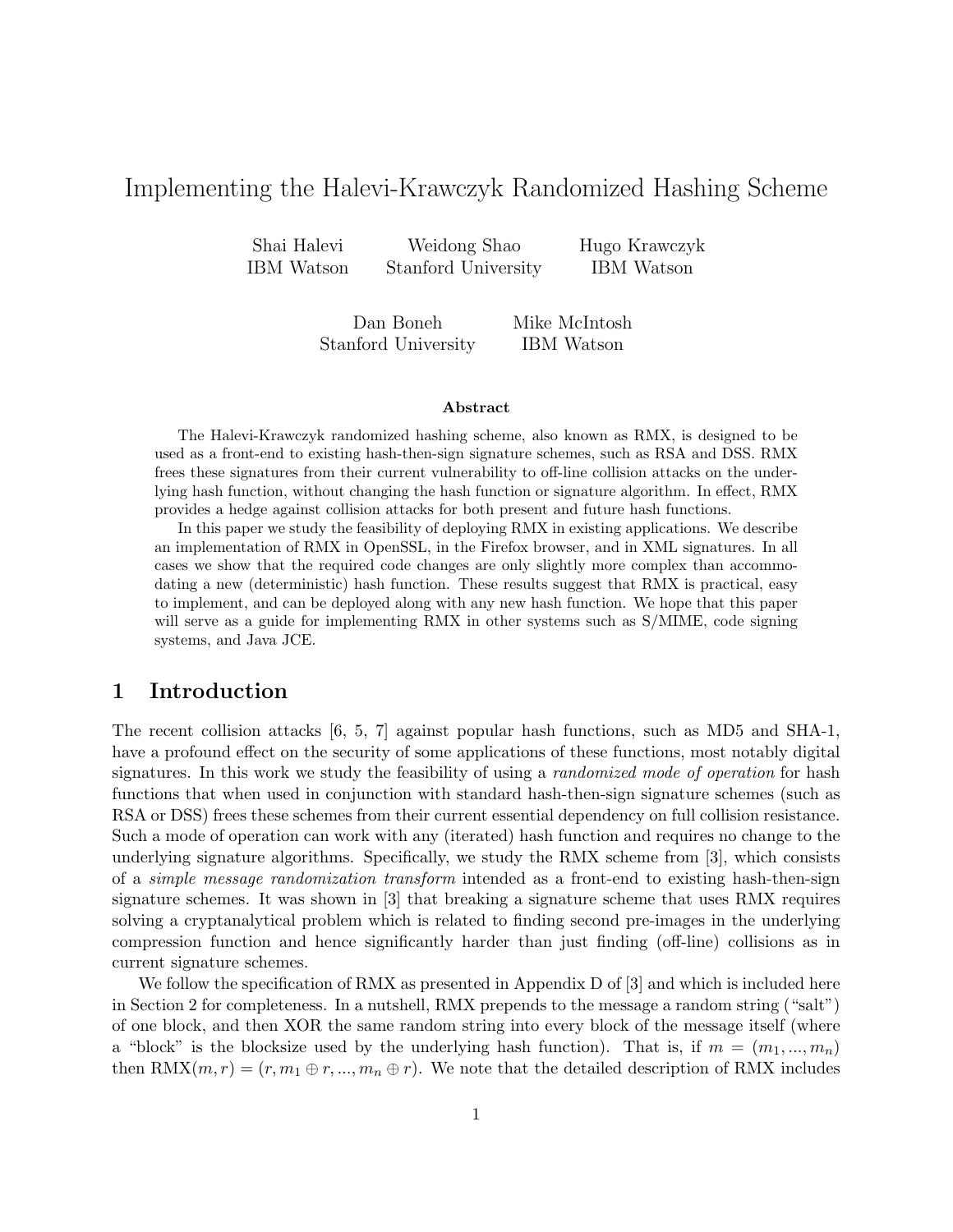a simple padding rule for the last message block; also, to save bandwidth and randomness, the scheme accommodates salt strings shorter than a full message block. RMX can be implemented either as a simple front-end interface to the iterated hash function (leaving the hash implementation unchanged), or it can be integrated with typical implementations of digest functions that read the message block by block and feed these successive blocks into the compression function.

RMX can be used with any hash-then-sign scheme by replacing the digest  $H(m)$  in the original signature scheme with  $H(\text{RMX}(m, r))$ . In this case, a fresh salt r is generated for each signature by the signer and transmitted to the verifier together with the message and signature. The verifier uses the regular verification procedure where the original digest function is applied to  $\text{RMX}(m, r)$ rather than m. Note that only the signer needs to generate randomness, the verifier receives it with the message/signature. As said, off-line collision search is useless against a signature scheme that uses RMX. Rather, to break the signatures the attacker needs to solve a cryptanalytical problem close to finding second preimages (which is a much much harder task than finding collisions). Importantly, to gain this security advantage the value of r must be unpredictable by the attacker before receiving the signature on a given message, and therefore we recommend lengths between 128 bits to a full-block size (with 160 or 256 bits being reasonable default values).

The use of RMX and its application to signatures do not depend on the way the salt  $r$  is transmitted; therefore, different applications may choose different ways to transport  $r$ . This is analogous to the use of the IV in CBC encryption: the definition of CBC tels us how to use a block cipher to encrypt a variable length message given a random IV, but it does not limit us to a particular method for transmitting the IV. In Sections 4.2 we discuss some options for the transport of the salt in applications using RMX. In particular, we suggest a mechanism that can be shared by applications that use algorithm identifiers (as in X.509). Our proposal is to transmit the salt as a parameter of the algorithm identifier. We illustrate this approach via an implementation in the context of certificate signing and verification, both in OpenSSL and in the Firefox browser. As an additional case study we also describe an implementation of RMX and its use in XML signatures.

It is important to note that the use of RMX in the context of digital signatures does not require changes in signature standards such as PKCS#1 (RSA) or FIPS 186 (DSS). Furthermore, an important conclusion of this work is that the complexity of implementing and deploying RMX in the context of digital signatures is comparable to the effort needed to upgrade existing systems to use a new deterministic hash function, such as SHA256. Moreover, once the mechanisms are in place to deal with such an upgrade [1] in a backwards compatible fashion, supporting RMX becomes a relatively simple matter.

We stress that RMX is not proposed as an alternative to the search for new, stronger hash functions to replace SHA-1 and MD5, but it is rather intended to complement this effort by providing a "safety net" for digital signatures in case a hash function in use is later found to be weaker than believed initially. Given the current limited understanding of the best ways to build collision resistant hash functions, prudent engineering principles call for building cryptographic primitives that rely as little as possible on the strength of hash functions. RMX addresses this principle in the context of digital signatures and as such it resembles the effect of the HMAC design in the message authentication area. In effect, RMX provides a hedge against collision attacks for all (iterated) hash functions.

We refer the reader to [3] for a more extensive description and rationale of the design of RMX, as well as an analysis of the cryptographic strength of the scheme.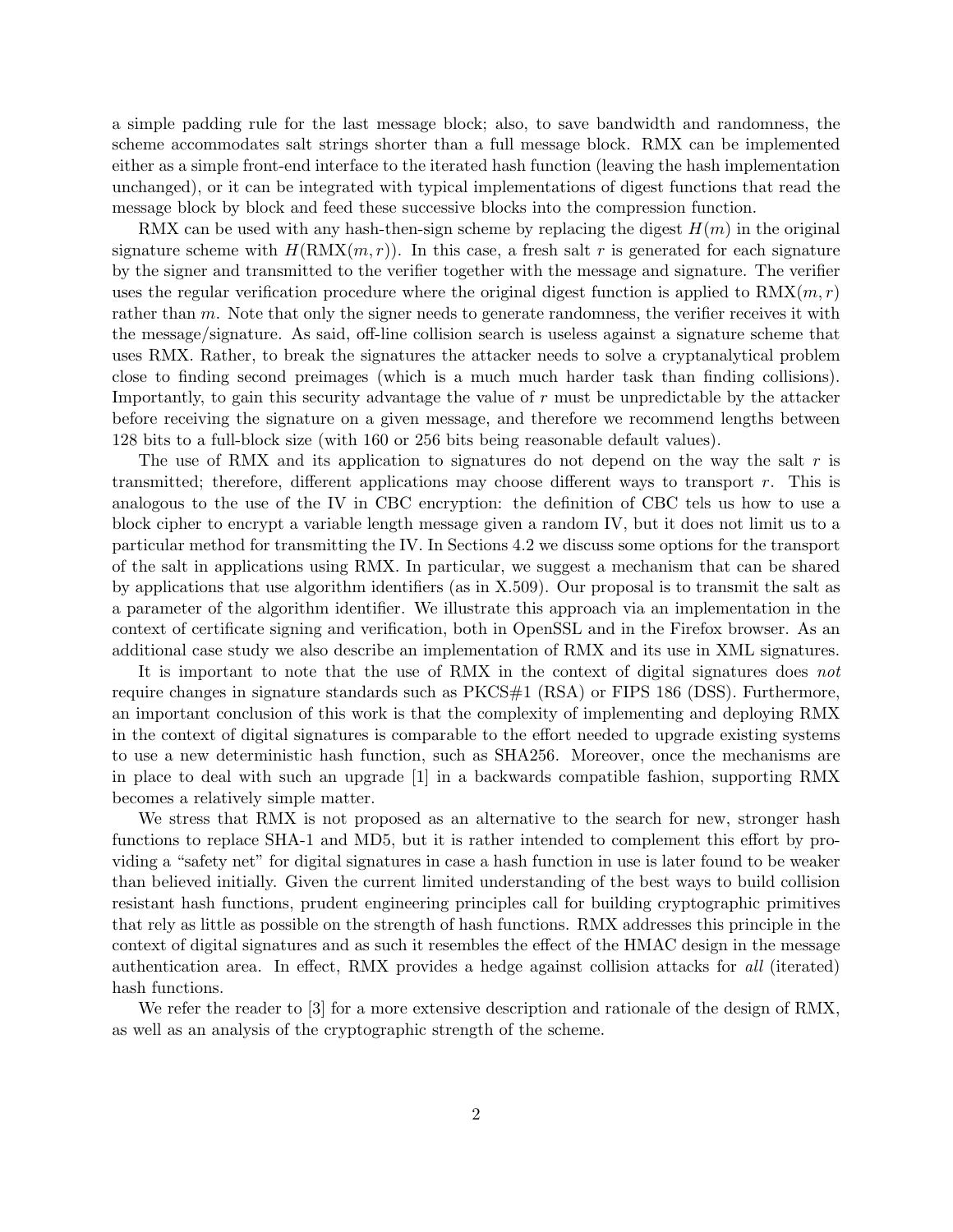Organization. In Section 2 we recall the RMX message randomization transform and in Section 3 we describe its use with digital signatures. In sections 4 and 5 we describe our integration of RMX with the OpenSSL library and the Firefox browser. In Section 6 we describe integrating RMX with XML signatures.

## 2 The Message Randomization Scheme RMX

Given a message m we apply to it a randomization scheme called RMX (pronounced remix) that takes as inputs the message m and a random string r and produces an output message  $m'$ . Informally, a message m' produced by  $\text{RMX}(m, r)$  is defined as the concatenation of the string r (say, of the length of a hashing block) followed by the result of XOR-ing each block of the message  $m$  with the string r followed by a padding rule for the last block of  $m'$  defined specifically for the RMX and described below (this RMX padding rule is designed such that the last block of  $m'$  is of length a full block less the minimal number of bits required by the padding rule of the underlying hash function  $H$ ). Following is a precise definition of RMX [3].

The RMX message randomization scheme for hash function  $H$ . Assume  $H$  to be a Merkle-Damgard hash function<sup>1</sup> with block size b (in bits), such that H adds at least  $c + 1$  bits of padding and length-encoding to each message. For example, all the currently used iterated hash functions pad the input message to a multiple of b bits by appending a single '1' bit followed by as many zeros as needed (possibly none) and then followed by  $c$  bits that encode the bit-length of the input message. Typical parameters are  $b = 512$ ,  $c = 64$  for SHA1 and SHA256, and  $b = 1024$ ,  $c = 128$  for SHA512. For the specification of RMX below we assume that  $b < 2^{16}$ .

The function RMX accepts as inputs a message m of bit-length at most  $2^c - b$  and a string r of length between 128 and b bits and produces an output string  $m'$  as follows:

- 1. It computes three strings  $r_0, r_1, r_2$  from r as follows:
	- $r_0$  is a b-bit string that is obtained from r by padding it with as many zero-bits as needed.
	- $r_1$  is a b-bit string that is obtained as r concatenated with itself as many times as needed to cover b bits (with the last repetition of r possibly truncated).<sup>2</sup>
	- $r_2$  is set to the first  $b c 8$  bits of  $r_1$ .

(Roughly,  $r_0$  will be prepended to the message,  $r_1$  will be XORed to all the blocks except the last, and  $r_2$  will be XORed to the last block.)

- 2. Parse the message m into  $L-1$  full b-bit blocks  $m_1, \ldots, m_{L-1}$  and a last block  $m_L$  of length  $b', 1 \leq b' \leq b.$
- 3. Set  $m'_0 = r_0$ .
- 4. For  $i = 1, ..., L 1$  set  $m'_i = m_i \oplus r_1$ .

<sup>&</sup>lt;sup>1</sup>The same approach can be adapted to other iterative constructions.

<sup>&</sup>lt;sup>2</sup>For example, if  $b = 512$  and  $|r| = 160$  then  $r_1$  consists of the concatenation of three times r and then the first 32 bits of r.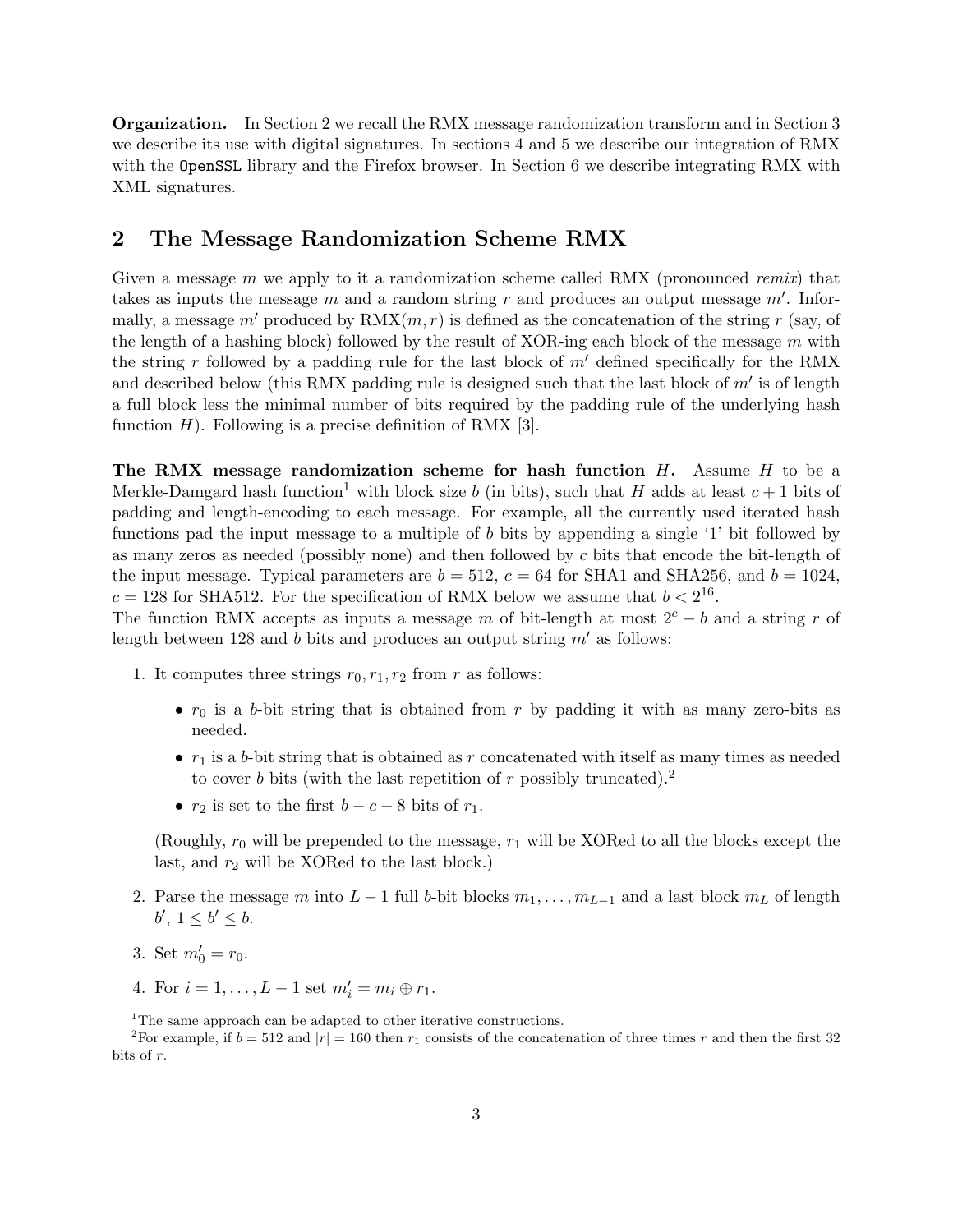- 5. Let  $\ell$  be a two-octet (16-bit) string, representing the bit-length  $b'$  of  $m<sub>L</sub>$  in big-endian notation. Namely, if  $\ell_0, \ell_1$  are the first and second bytes of  $\ell$ , respectively, and each of these bytes represents a number between 0 and 255, then  $b' = \ell_1 \cdot 256 + \ell_0$ .
	- (a) If  $b' \leq b c 24$  then set  $m<sub>L</sub><sup>*</sup>$  as a string of  $b c 8$  bits, obtained by concatenating  $m<sub>L</sub>$  with as many zero-bits as needed and the 16-bit string  $\ell$ . Namely, in this case  $m_L^* = m_L |0^k| \ell$  where  $k = b - b' - 16 - c$ . Set  $m'_L = m_L^* \oplus r_2$ .
	- (b) If  $b' > b c 24$  then set  $m<sub>L</sub><sup>*</sup>$  as the concatenation of  $m<sub>L</sub>$  and as many zero-bits as needed to get a full b-bit block, and set  $m_{L+1}^*$  as a string of  $b - c - 8$  bits obtained by concatenating as many zero-bits as needed and the 16-bit string  $\ell$ . Namely, in this case  $m_L^* = m_L|0^{b-b'}$  and  $m_{L+1}^* = 0^{b-c-24}|\ell.$ Set  $m'_L = m_L^* \oplus r_1$  and  $m'_{L+1} = m_{L+1}^* \oplus r_2$ .
- 6. Output the string m' as the concatenation of  $m'_0, m'_1, \ldots, m'_L$  in case 5(a). In case 5(b) output the concatenation of  $m'_0, m'_1, \ldots, m'_L, m'_{L+1}.$

# 3 Building Signatures using RMX

When RMX is used as a front-end to digital signature schemes one obtains digital signatures that are far more robust to cryptanalytical advances against the underlying hash functions. Here we discuss the exact use of RMX in the context of signature schemes.

To compute a signature on a message m using the RMX transform with hash function  $H$  (e.g., SHA1, SHA256) and signature algorithm sig (e.g., RSA or DSA) one proceeds as follows:

- 1. Choose a random value r as the salt for the RMX transform.
- 2. Using r and m compute a new message  $m'$  following the RMX message randomization scheme defined in Section 2.
- 3. Apply  $H$  to  $m'$ .
- 4. Sign using algorithm sig the value  $H(m')$  to obtain a signature s.
- 5. Transmit the salt  $r$ , message  $m$  and signature  $s$  to the receiving side.

Steps 2 and 3 are block-wise computations and can be interleaved (or pipelined). There is no need to wait for step 2 to complete before starting step 3. One can feed each block of  $m$  into the RMX computation and then feed the resulting block of  $m'$  into the hash function  $H$ .

The verification procedure is defined similarly to the above: it receives the three elements r, m, s, computes  $m' = \text{RMX}(m, r)$  and provides the (randomized) message m' and signature s to the verification procedure (as before the RMX and hash computations can be pipelined).

To support RMX-enabled signatures as above, an application needs to satisfy two requirements: (1) the ability of the signer (not the verifier) to generate the random (unpredictable) salt r; and (2) the ability of the application to accommodate the transmission of r. We believe that most applications meet these requirements, and even more so given the increasing capabilities of computing devices. In particular, most cryptographic applications already require the ability to generate (pseudo) random bits for key generation, IV's, nonces, or probabilistic signatures such as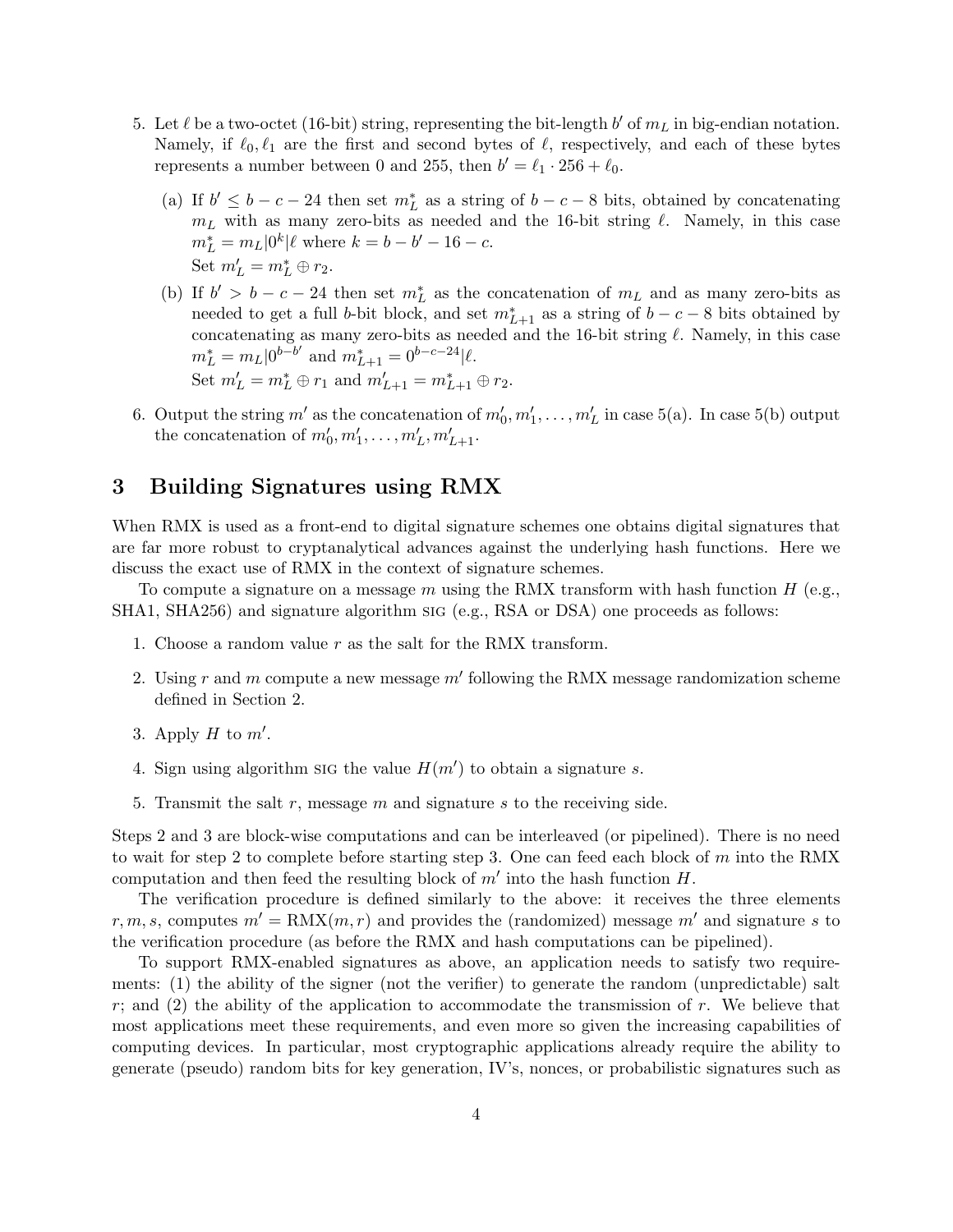DSS. As for (2), a great majority of applications can afford the sending of a few extra bytes of salt in addition to a message and signature. While different applications can accommodate the sending of the salt in different ways, we discuss a general mechanism that may work for many different applications in Section 4.2. A few more comments are in order:

Salt transmission. Observe that the receiver of the signature can only start to hash the message after it knows the salt. Hence, in applications where buffering the entire incoming message is impractical, it is preferable to send the salt before the message. In particular, in such applications one probably cannot make the salt be a component of the signature itself (since typically a signature is transmitted after the message).

Also, we stress that an application using RMX must ensure that an attacker cannot choose the message to be signed (or part of its contents) after seeing the salt. Hence the salt, even if sent before the message, will be sent to the verifier only after the message has been fully determined.

Salt compression. For extremely bandwidth-limited applications, one can sometime save on bandwidth by including the salt in the signature (even if it means sending the salt after the message). For example, with DSS signatures one can re-use the random component  $r = g^k$  that already exists in the signature also as the hashing salt, thus preserving the original data size. It should be noted, however, that this means that the quantity  $r = g^k$  must be computed before computing the message digest.

In the case of RSA-PSS [4] an approach similar to DSS can be used to save bandwidth (here the randomness used internally by the signature can be recovered by the recipient of the signature via the RSA-verification operation). The situation is more problematic with the deterministic RSA encoding of PKCS#1 v1.5 [4]; here the only way to preserve bandwidth is to include the salt r under the signature itself. That is, instead of applying the RSA operation solely to the result of the randomized hash operation one applies it to the concatenation of this result and the salt r. In this way, the recipient of the signature can recover the salt via the RSA-verification procedure. This, however, requires a change in the message encoding of PKCS#1 v1.5, and hence less desirable as a general solution.

### 4 Integrating RMX into OpenSSL

We now turn to the implementation of RMX in several real world settings. We begin with the integration of RMX into the "crypto" layer of the OpenSSL library. In the next section we discuss our implementation of RMX in Firefox which includes integration into the TLS protocol.

The integration of RMX into OpenSSL was surprisingly easy, involving writing only a few hundred lines of code. Moreover, most of that work is not specific to RMX and is needed whenever one introduces a new hash function into OpenSSL (even a deterministic one). Indeed, the RMX-specific work involved changing only four files and less than 100 lines of code!

The integration consisted of three parts: (a) implementing the RMX transform itself (and adding the appropriate hooks for it in the library), (b) adding a "thin transform layer" to the message-digest layer of OpenSSL to support a transformation before the actual hashing, and (c) modifying the library routines for signature and verification of certificates to support RMX-enabled signatures on certificates. The bulk of the work was invested in part (a), whereas only only parts (b) and (c) are unique to RMX. On a high level, parts (b) and (c) consisted of the following changes: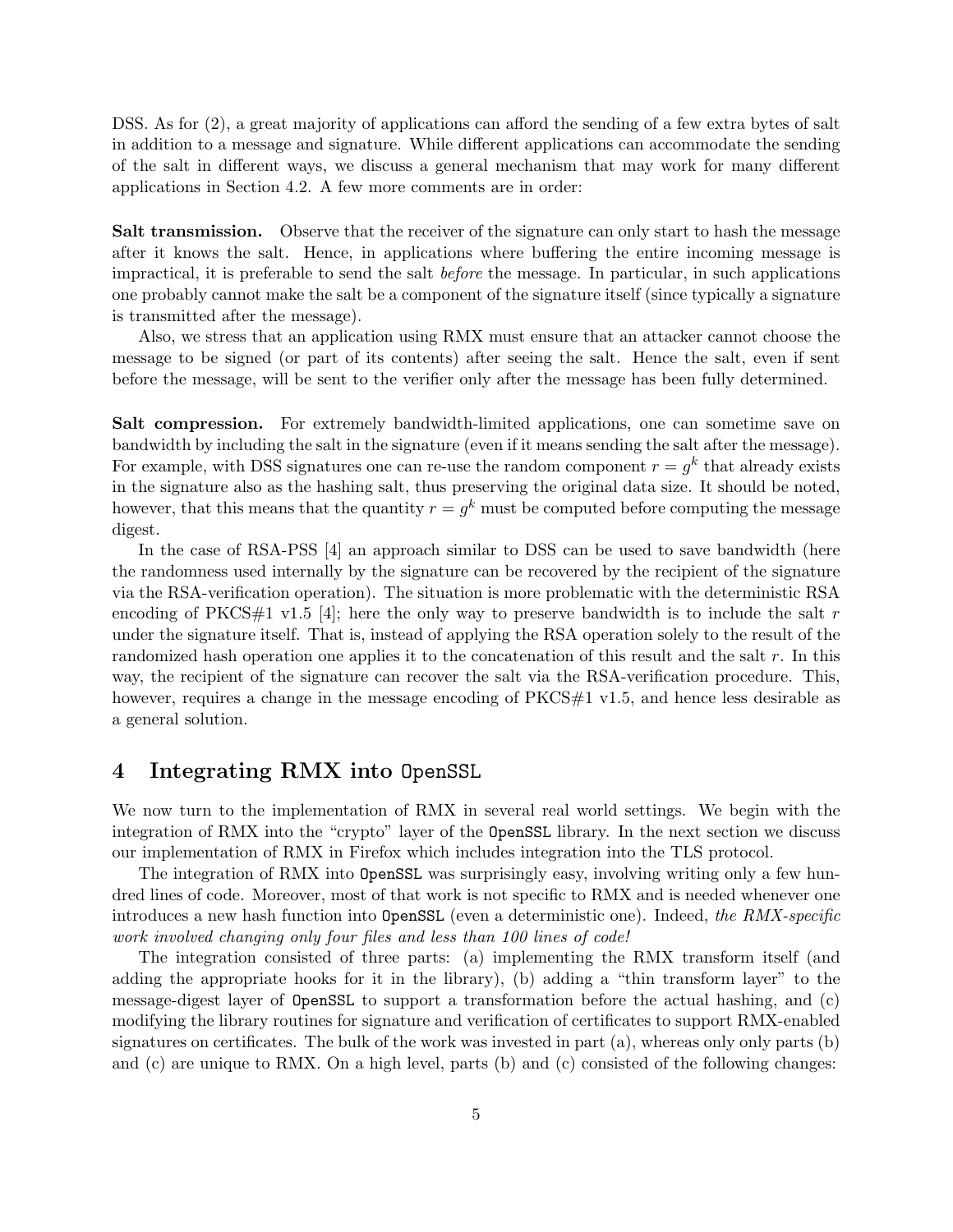• In the digest layer (that multiplexes between the different low-level hashing algorithms) we added a new interface that allows the calling routine to pass a parameter to the hashing algorithm. (This is needed to specify the salt for RMX.)

We further modified the digest layer, making it check whether a transform is needed, and if so calling this transform (RMX in our case) before calling the low-level hashing functions. These changes involved only two files and less than 40 lines of code.

• The OpenSSL library contains code to handle signing and verifying certificates. As we said before, we think that certificate handling is one of the applications that would benefit the most from RMX-enabled signatures, and so we modified the certificate-handling code of OpenSSL to support this.

We added code to choose (or retrieve) the salt for hashing and then call the new digestlayer interface that we described above. We also added the salt as a parameter to the AlgorithmIdentifier in the certificate, thus enabling the signer to specify the salt and the verifier to read it off the certificate. These changes involved only two files (one for signing and one for verifying) and about 40 lines of code in total.

The rest of this section assumes familiarity with OpenSSL (and can be safely skipped by readers not interested in the specifics of the implementation). From a code-design perspective, the most important decision was how to add RMX support to the digest layer of OpenSSL. Once we made that decision, the other implementation details followed quite naturally. Below we therefore begin by describing the changes that we made to the digest layer in Section 4.1, followed by the changes to the certificate handling (Section 4.2) and the RMX implementation itself (Section 4.3).

### 4.1 The OpenSSL digest layer

The OpenSSL library has a message-digest layer, providing high-level interfaces to hash functions. This layer is implemented by the source file crypto/evp/digest.c and the header file crypto/evp/evp.h. The three main interfaces of that layer are:

```
int EVP_DigestInit_ex(EVP_MD_CTX *ctx,const EVP_MD *type,ENGINE *impl);
int EVP_DigestUpdate(EVP_MD_CTX *ctx,const void *d,size_t cnt);
int EVP_DigestFinal_ex(EVP_MD_CTX *ctx,unsigned char *md,unsigned int *s);
```
In these interfaces, the EVP\_MD\_CTX structure contains all the data that is associated with this particular instance of the hash function, and the EVP MD structure contains pointers to the OpenSSL functions that implement the hashing algorithm as well as some other information about that algorithm (e.g., its name, block-length, etc.).<sup>3</sup>

The OpenSSL library maintains a table of hashing algorithms, where each supported hashing algorithm has an entry of type EVP MD in that table. The library also provides helper routines to search through this table (e.g., based on the algorithm name). A typical application would have a piece of code more or less as follows:

// hashing a message buffer 'msg' of length 'len' into the // digest buffer 'dgst' using the hashing algorithm SHA1

<sup>&</sup>lt;sup>3</sup>See discussion of the **ENGINE** parameter later in this subsection.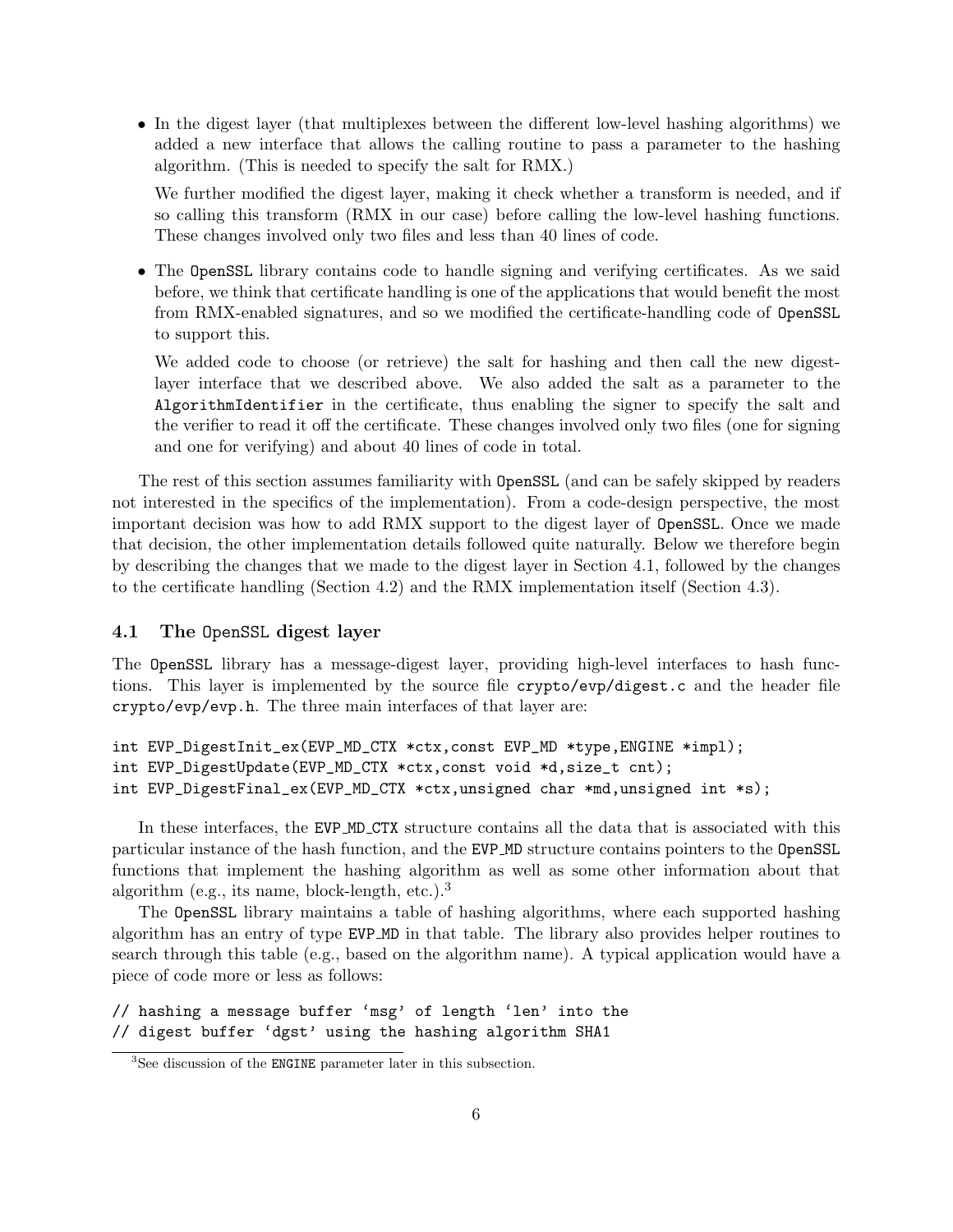```
[...]
EVP_MD_CTX ctx; // an empty (uninitialized) context
int dgst_len; // will be used to hold the digest size
EVP_MD *type = EVP_get_digestbynid(NID_sha1); // get algorithm details
EVP_DigestInit_ex(&ctx, type, NULL);
EVP_DigestUpdate(&ctx, msg, len);
EVP_DigestFinal_ex(&ctx, dgst, &dgst_len);
[...]
```
The call to EVP DigestInit ex initializes the EVP MD CTX structure (and in particular saves in it the pointer type), and also calls the initialization function of the low-level hashing algorithm (which would be SHA1 in this example). The later calls to Update and Final call the corresponding functions of the low-level hashing algorithm.

### 4.1.1 Specifying the salt

To use randomized hashing we must introduce the salt somewhere in the flow. Note that the salt typically cannot be completely transparent to the calling application, since this application may need to send it (if it uses randomized hashing for signing) or receive it (if it uses randomized hashing to verify signatures). We thus let the application explicitly provide the salt as part of the initialization. Specifically, we introduce a new interface

```
int EVP_DigestInit_ex2(EVP_MD_CTX *ctx,
                       const EVP_MD *type, ENGINE *impl, void *params);
```
An RMX-enabled application would then call this new interface (rather than calling the standard  $EVP\_{DigestInit\_ex}$  and pass the salt inside the params argument. If the calling routine uses RMX for signing then it needs to choose the salt by itself, and if it uses RMX to verify signatures then it needs to receive the salt from the signer.

In addition, we add a params field to the EVP\_MD\_CTX structure to holds the extra parameters, so that after this parameter is passed to the Init function it can be used by the Update and Final functions of the RMX transform.

#### 4.1.2 The calling sequence

To insert the RMX processing to the flow of control in the digest layer, we add the following flag to the flags field of the EVP MD structure.

```
#define EVP_MD_FLAG_TRANSFORM 0x0100
#define EVP_NEEDS_TRANSFORM(md) ((md)->flags & EVP_MD_FLAG_TRANSFORM)
```
(Currently this flag identifies only the RMX transform.) Then, for each supported hashing algorithm we add another entry to the table of algorithms, pointing to the same low-level functions that implement the hashing algorithm but having the TRANSFORM flag set. (Also, the new entry will have a different name, e.g. NID\_rmxWithSHA1 instead of NID\_sha1.)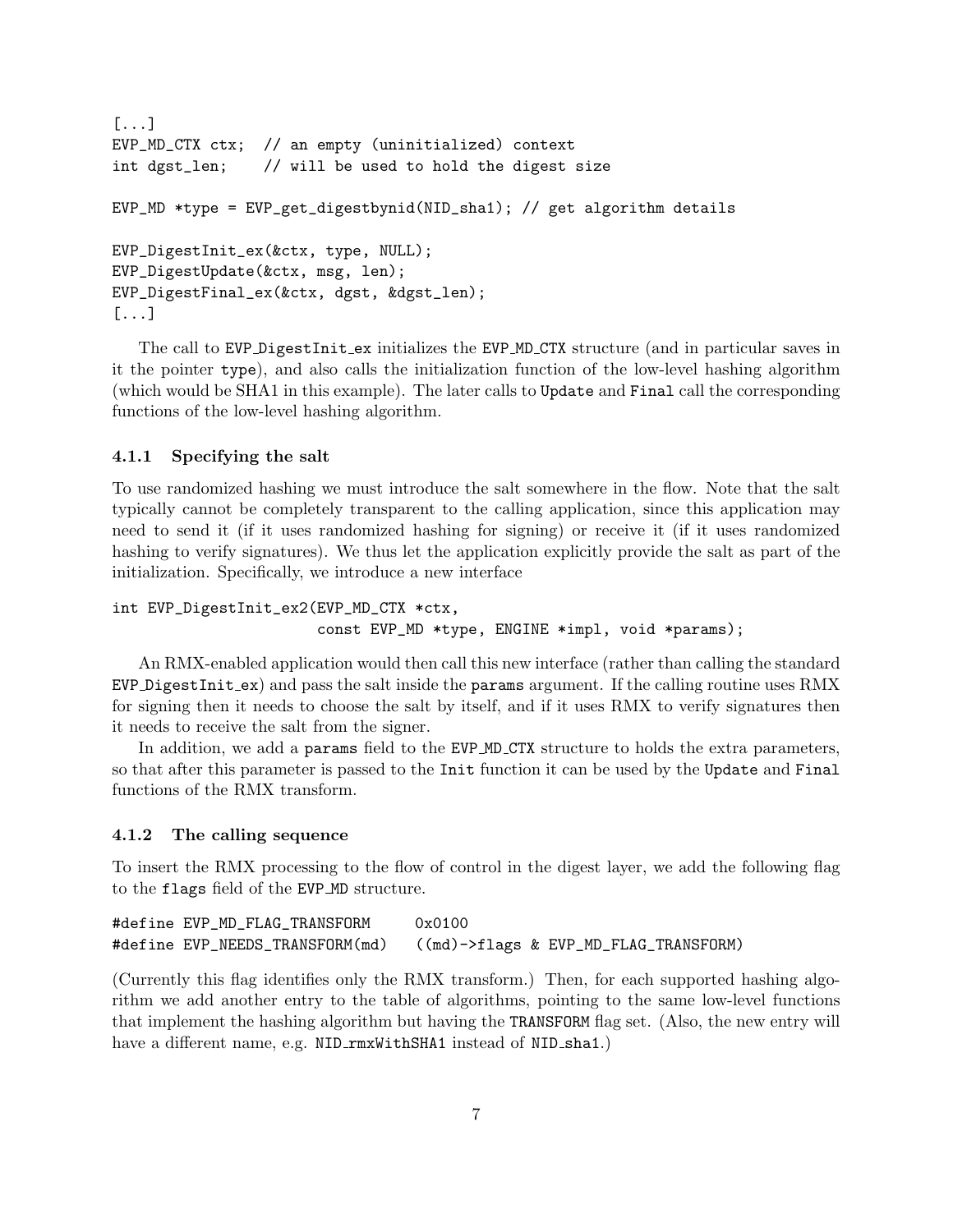The implementation of the Init/Update/Final functions in crypto/evp/digest.c looks for the TRANSFORM flag and if the flag is set then it calls the transform functions instead of calling directly the low-level hashing algorithm. For example, the Update function has the following code:

```
if (EVP_NEEDS_TRANSFORM(ctx->digest))
    return TRANS_Update(ctx, data, count);
else
    return ctx->digest->update(ctx, data, count);
```
The TRANS Update does the RMX transform and then calls ctx->digest->update. We note that in our implementation TRANS Init/Update/Final are just macros for RMX Init/Update/Final, but in principle one can use this mechanism to implement a "full blown transform layer" by having the TRANS functions multiplex between different transformations based on information in the EVP MD structure.

Alternative approaches. We remark that an alternative approach to what we did is to implement wrapper functions RMX-with-XYZ for every supported hashing algorithm XYZ. These wrapper functions would first call the RMX functions and then the low-level functions for hashing algorithm XYZ. The entry in the algorithms table corresponding to RMX-with-XYZ will point to these wrapper functions rather than to the underlying implementation of the hashing algorithm XYZ. Implementing things this way would require only minimal changes to the digest layer itself (essentially only adding the Init ex2 interface), but would require writing these wrapper functions for every supported algorithm.

Yet another alternative would be to replace the TRANSFORM flag in the EVP\_MD structure by a flag that is provided as a parameter to  $EVP\_\text{DigestInit\_ex2}$  by the calling routine (and stored in the EVP\_MD\_CTX structure).

The signature layer. The OpenSSL library has a signature layer above the digest layer, but our implementation leaves this layer almost unchanged. The interfaces for signing are  $EVP\text{-}SignInit\text{-}ex$ and EVP SignUpdate that are just macros for EVP DigestInit ex and EVP DigestUpdate, and the function:

```
int EVP_SignFinal(EVP_MD_CTX *ctx, unsigned char *md, unsigned int *s,
                  EVP_PKEY *pkey);
```
that calls EVP DigestFinal ex and then signs the digest. For verification we have EVP VerifyInit ex and EVP VerifyUpdate that are macros for EVP DigestInit ex and EVP DigestUpdate, and the function:

```
int EVP_VerifyFinal(EVP_MD_CTX *ctx, const unsigned char *sigbuf,
                    unsigned int siglen, EVP_PKEY *pkey);
```
that calls EVP DigestFinal ex and then verifies the digest against the signature. The only changes that we need to make to this layer is to define EVP\_SignInit\_ex2 and EVP\_VerifyInit\_ex2 as macros for EVP DigestInit ex2 (in crypto/evp/evp.h).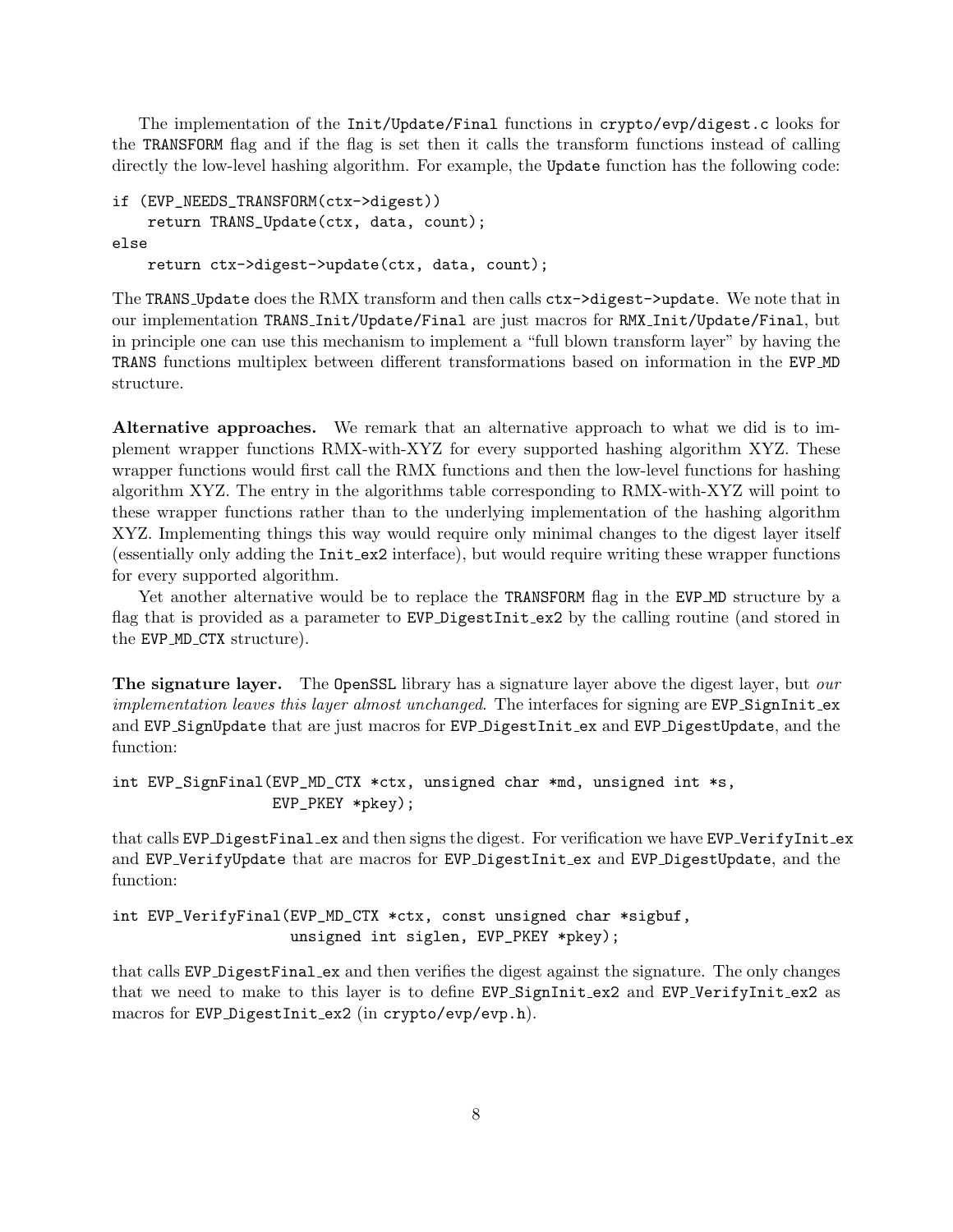Interaction with ENGINEs. The OpenSSL library provides the ENGINEs interface to enable dynamically overriding the default implementations of the various cryptographic primitives (e.g. in order to use hardware accelerators when available). The way it works roughly is that the routine that calls EVP DigestInit ex provides via the parameter impl an alternative EVP MD structure that points to the alternative implementation of the hash function. The EVP DigestInit ex function then stores in the current context the pointers to this alternative implementation, and subsequent calls activate the alternative implementation via ctx->digest->init/update/final.

With the specific way that we chose to implement RMX in the digest layer, it follows that an ENGINE cannot override the implementation of the RMX transform itself, since the code in EVP DigestInit/Update/Final directly calls the functions TRANS Init/Update/Final (which are just macros for RMX<sub>-</sub>...) with no place to overwrite these functions. The ENGINE can still implement the underlying hash function since the RMX functions call the underlying hash-function implementation via ctx->digest->· · ·

One way to circumvent this (for an ENGINE that implements also the RMX transform itself) would be to supply an EVP MD structure with the TRANSFORM flag turned off. This practice is a likely cause of bugs, however, so it is probably a good idea to disallow it (say, by having the function EVP DigestInit ex2 verify that the TRANSFORM flag in the ENGINE is the same as the flag in the original EVP MD structure and abort otherwise).

Perhaps a better way of allowing ENGINES to offer an alternative implementation of RMX would be to replace the current "thin transform layer" (that only calls the built-in RMX functions) with a real layer that calls the transform functions via pointers. Another way would be to switch to the alternative implementation via "wrapper functions" that was described above.

### 4.2 Handling Certificates

As we said above, we modified the certificate-handling code of OpenSSL to demonstrate how an application might work with RMX-enabled signatures. Specifically, we needed to change the two functions

```
int ASN1_item_sign(const ASN1_ITEM *it, X509_ALGOR *algor1, X509_ALGOR *algor2,
                   ASN1_BIT_STRING *signature, void *asn, EVP_PKEY *pkey,
                   const EVP_MD *type);
int ASN1_item_verify(const ASN1_ITEM *it, X509_ALGOR *a,
                   ASN1_BIT_STRING *signature, void *asn, EVP_PKEY *pkey);
```
in crypto/asn1/a sign.c and crypto/asn1/a verify.c respectively.

Given the changes to the digest layer that we described above, modifying the certificate handling code was fairly straightforward. Specifically, the signing code needs to check if we use RMX, and if so choose a random salt and pass it to the new SignInit ex2 interface, and then include the salt in the certificate so that the verification routine can find it. The verification routine needs to retrieve the salt from the certificate and pass it to the new VerifyInit\_ex2 interface. The only decision to make is where to put the salt in the certificate, and we considered the following two options:

The salt as part of the signature. The simplest solution would be to include the salt as part of the signature string. This means that after calling SignFinal, the signing code will concatenate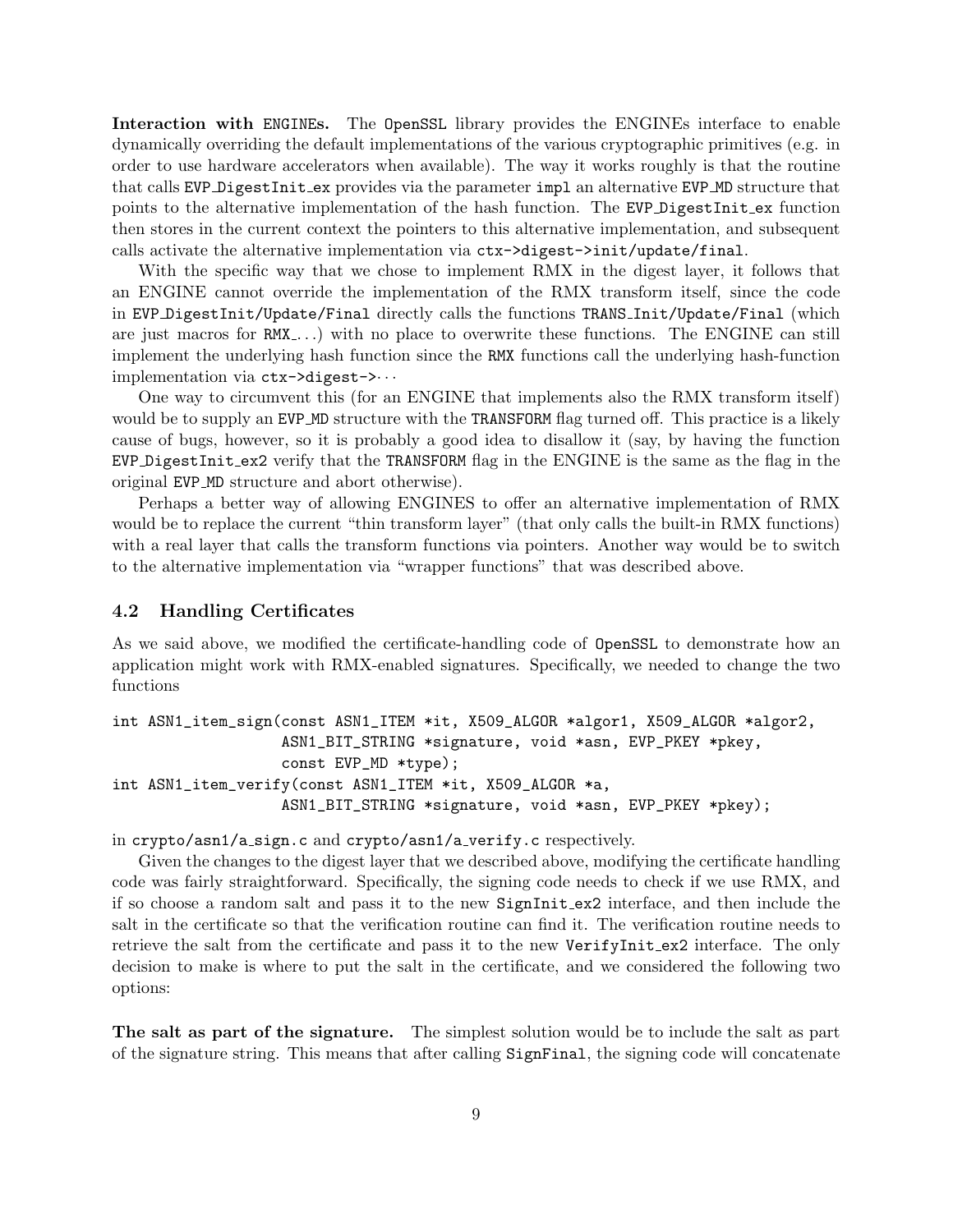the signature that it gets with the salt, and includes the entire result as the signature. Notice that as opposed to the cases that were discussed in Section 3, here the entire certificate is presented for verification at once, so there is no real disadvantage to having the salt included only at the signature (which logically comes "after the certificate"). This option would require the smallest change in the certificate-handling code.

The salt as an algorithm parameter. The option that we chose to implement is slightly more complicated, but is more general and can possibly be used for applications other than certificates. Namely, it is possible to specify the salt as a parameter of the signature algorithm. Specifically, the X509 ALGOR structure is an implementation of the ASN.1 structure

AlgorithmIdentifier ::= SEQUENCE { algorithm **OBJECT** IDENTIFIER, parameters MANY DEFINED BY algorithm OPTIONAL }

as defined in X.509 and RFC 3280 (PKIX). Thus it has an (optional) parameter that we can use to carry the value of the salt. In our implementation we defined the signature algorithms that use RMX (e.g., OBJ\_rmxsha1WithRSAEncryption) to have a parameter of type OCTET STRING. The signing function contains the following code:

```
if (<this-is-RMX>)
{
   RAND_pseudo_bytes(salt, 32); // generate a random 32-byte salt
   aprmtype1 = V_ASN1_OCTET_STRING;
   aprm = M_ASN1_OCTET_STRING_new(); // the parameter of the CA key
   M_ASN1_OCTET_STRING_set(aprm, salt, 32);
   aprmtype2 = V_ASN1_NULL; // the parameter of the key in the cert
}
[...]
X509_ALGOR_set0(algor1, OBJ_nid2obj(signid), aprmtype1, aprm);
```
The verification code looks for an OCTET STRING parameter, and if found it uses it as salt for RMX:

```
X509_ALGOR_get0(NULL, &aprmtype, (void**)&aprm, a);
if (aprmtype==V_ASN1_OCTET_STRING)
{
    rmxprm->salt=M_ASN1_STRING_data(aprm);
    rmxprm->salt_len=M_ASN1_STRING_length(aprm);
}
```
We remark that a certificate contains two AlgorithmIdentifier's, one that describes the algorithm used by the CA to sign the certificate and the other that describes the subject key (i.e. the algorithm that will be used with the public key that is contained in this certificate). Only the former algorithm has the salt as a parameter (and our implementation adds a NULL parameter to the subject key if it is to be used with RMX). This aspect may need attention when using the key in a first certificate, call it cert1, to sign other certificates, say cert2, as in the case of certificate chains. In this case the subject's algorithm identifier in cert1 will have a NULL parameter while in cert2 the issuing CA's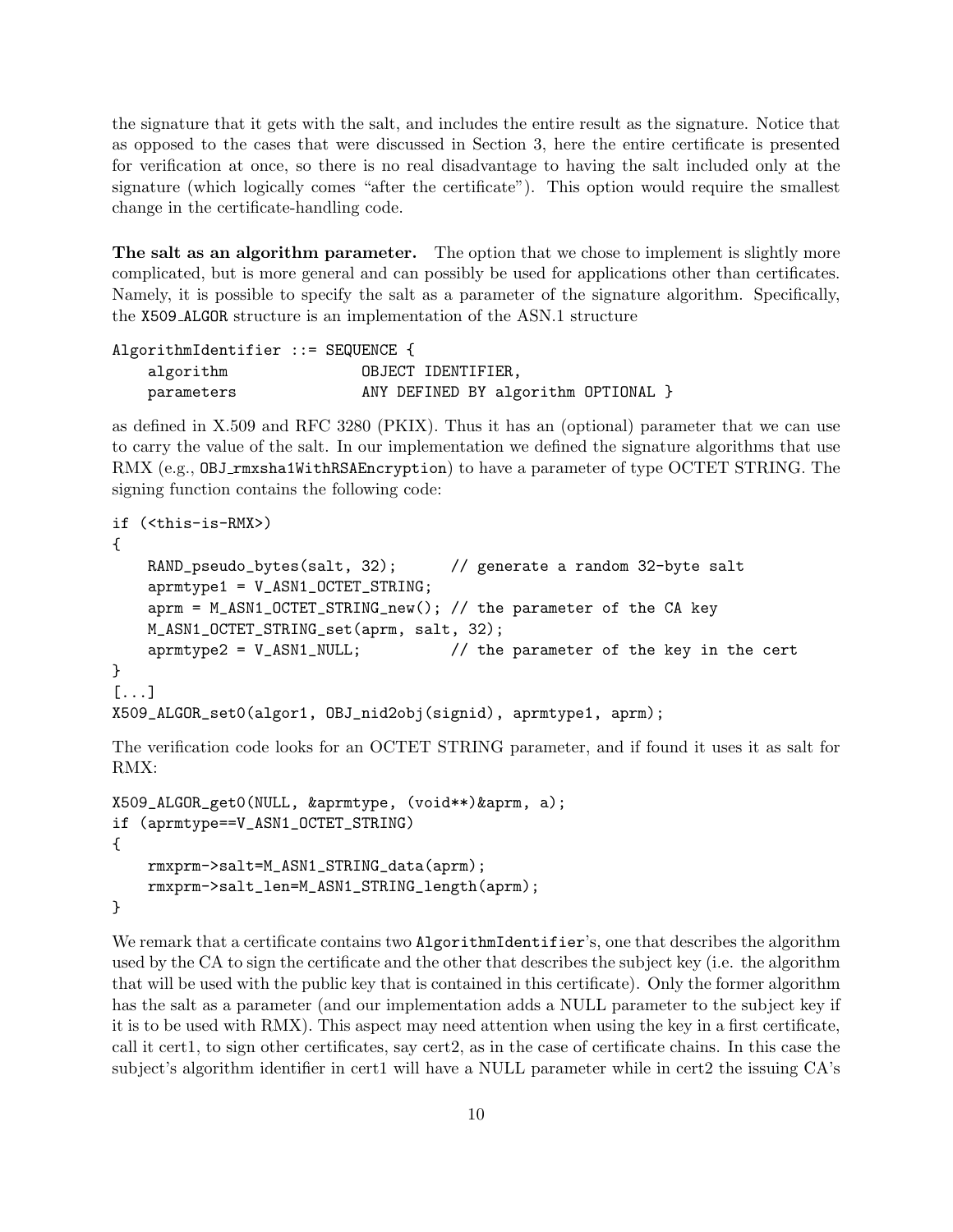algorithm identifier will be the same but this time with a non-NULL random OCTET STRING parameter. We did not check yet whether this causes problems with the OpenSSL implementation.

Finally, we note that to actually use the RMX-enabled signatures, the OpenSSL command-line program should be enhanced to allow the user to specify using RMX for signatures. In our implementation we bypassed this by making RSA-with-RMX-SHA1 be the default signature algorithm.

### 4.3 Implementing RMX

The implementation of RMX in OpenSSL was fairly straightforward (with most of the implementation time devoted to adding the hooks for RMX into the library and modifying the various makefiles and configuration files). The three main interfaces for the RMX implementation are

```
int RMX_Init(EVP_MD_CTX *ctx, void *param);
int RMX_Update(EVP_MD_CTX *ctx, const void *data, size_t len);
int RMX_Final(EVP_MD_CTX *ctx, unsigned char *md);
```
The Init function expects to find the salt in the param argument and copies it into the given EVP MD CTX structure. Then it calls the initialization routine of the underlying hash function ctx->digest->init and then it calls ctx->digest->update with the salt padded by zeros. The Update function only XORs the input message with the appropriate portion of the salt and sends the result to the underlying ctx->digest->update. The Final function does the RMX padding and length concatenation, then calls ctx->digest->update to process the padding, and then calls ctx->digest->final.

The parameter c. Recall from the specification in Section 2 that the padding and lengthencoding of RMX depend on the parameter  $c$  that controls the length-encoding of the underlying hash function. (Namely, when possible we pad the message with as many zero-bytes as possible while ensuring that the length-encoding of the underlying hash function does not overflow from the current block.) Hence to decide how many zero-bytes to pad we need access to the parameter  $c$  of the underlying hash function, but this interface is not provided by OpenSSL.

In our current implementation we use a hack where we derive the parameter  $c$  from the blocklength of the underlying hash function (which is available in OpenSSL via the macro EVP\_MD\_block\_size). Specifically, for block-size of 512-bits we set  $c = 64$ , and for block-size 1024 bits we set  $c = 128$ . This works for the current hash functions that are supported in OpenSSL (but may not work for other hash functions).

More robust solutions to this issue are either to derive the value of  $c$  directly from the name of the underlying hash function, or add an interface to OpenSSL that provides this information, or switch to the alternative implementation via "wrapper functions" that was described in Section 4.1 and have the Final wrapper functions pass this information to RMX Final.

Hooks in OpenSSL. Once we had an implementation of RMX, we needed to add the hooks for it in the library. This includes definitions of object-identifiers for RMX-MD and SIG-with-RMX-MD for every supported SIG-MD combination. This is added to the files objects.txt and obj\_mac.num, which are then processed by the perl scripts objects.pl, obj\_dat.pl, and objxref.pl (all in the directory crypto/objects/).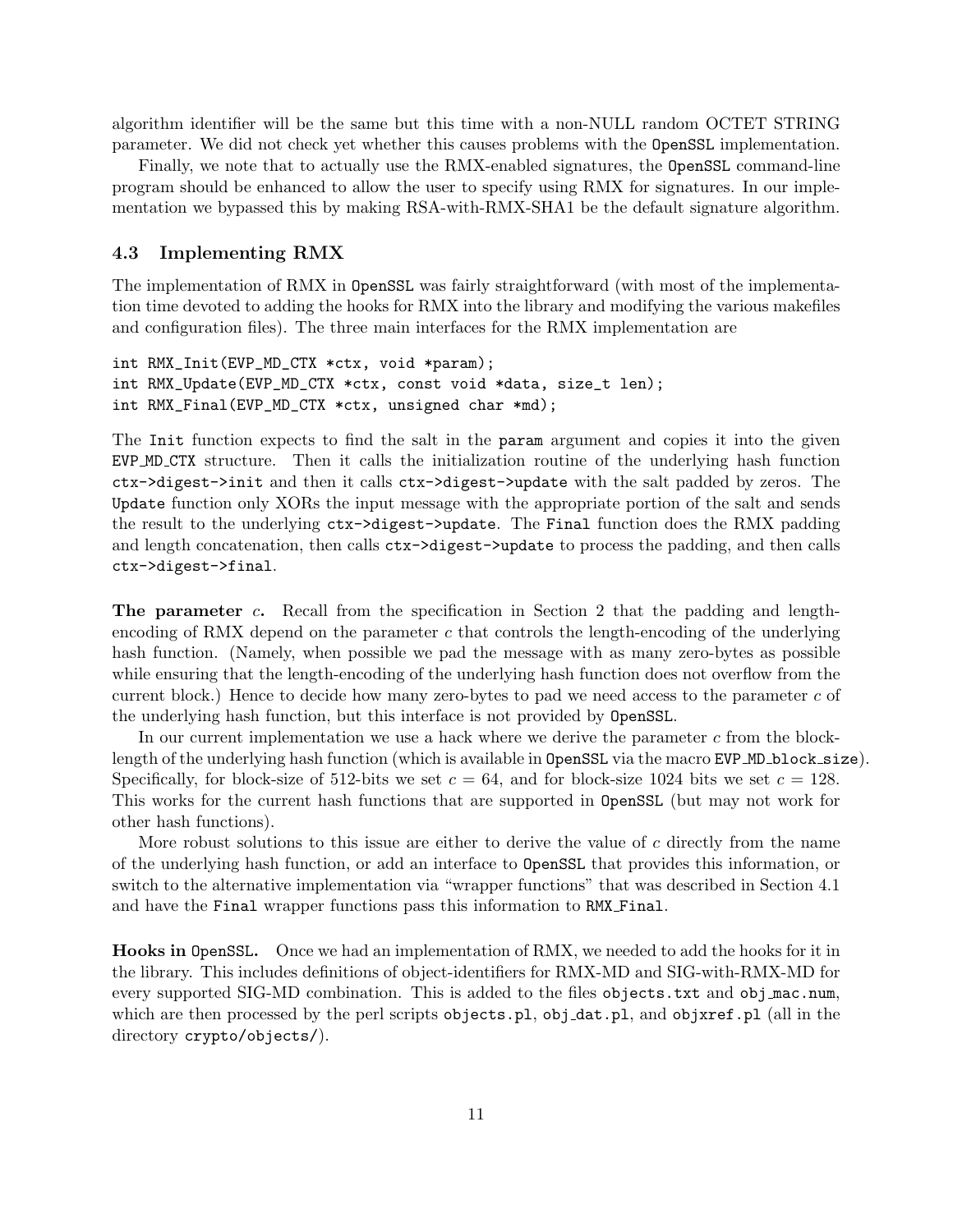| Certificate Viewer:"cryptohash.stanford.edu"<br>$\boldsymbol{\times}$                                                                                                                              | $\vert x \vert$<br>Certificate Viewer:"cryptohash.stanford.edu"                                                                                                                        |
|----------------------------------------------------------------------------------------------------------------------------------------------------------------------------------------------------|----------------------------------------------------------------------------------------------------------------------------------------------------------------------------------------|
| General Details                                                                                                                                                                                    | General Details                                                                                                                                                                        |
| <b>Certificate Hierarchy</b>                                                                                                                                                                       | <b>Certificate Hierarchy</b>                                                                                                                                                           |
| Crypto Group Testing CA<br>cryptohash.stanford.edu                                                                                                                                                 | Crypto Group Testing CA<br>cryptohash.stanford.edu                                                                                                                                     |
| <b>Certificate Fields</b>                                                                                                                                                                          | <b>Certificate Fields</b>                                                                                                                                                              |
| e cryptohash.stanford.edu<br>Certificate<br>Version<br>Serial Number<br>G Certificate Signature Algorithm<br>Algorithm Identifier<br>Algorithm Parameters<br>-Issuer<br>S Validity<br>$\checkmark$ | e cryptohash.stanford.edu<br>Certificate<br>Version<br>Serial Number<br>Certificate Signature Algorithm<br>Algorithm Identifier<br>Algorithm Parameters<br>Issuer<br><b>D</b> Validity |
| Field Malac                                                                                                                                                                                        | <b>Field Value</b>                                                                                                                                                                     |
| PKCS #1 Randomized MD5 With RSA Encryption<br>(Experimental)                                                                                                                                       | Size: 18 Bytes / 144 Bits<br>04 10 47 63 65 3b 6c 66 30 34 45 71 46 67 7a 42<br>56 2d                                                                                                  |
| $C$ lose                                                                                                                                                                                           | Close                                                                                                                                                                                  |

New algorithm identifier Algorithm parameters (salt)

Figure 1: Modified Firefox certificate view

Then for every supported SIG-MD combination we had to add to the table of algorithms an entry with the static EVP MD structure that has object-identifiers for RMX-MD and SIG-with-RMX-MD and pointers to the functions that implement the underlying MD hash function (and also have the TRANSFORM flag on). And of course we needed to change all the relevant makefiles so that all the new files that we added will be compiled and linked and also all the dynamic-library-definitions to add the new functions that we introduced.

# 5 Integrating RMX into Firefox

All crypto algorithms in Firefox are provided by Mozilla's Network Security Services (NSS). Most of our integration effort focused on NSS. As in the case of OpenSSL, integration took less than 100 lines of code. In addition, we had to make a few modifications to the Firefox security manager so that RMX certificates can be properly displayed in the Firefox UI, as shown in Figure 1.

Our modified Firefox supporting RMX certificates is available at [2]. The code base is a working version of Firefox 3.0. Of course, to make use of the RMX extensions one has to connect to a web site serving RMX certificates. We provide https://cryptohash.stanford.edu as a sample web site for experimental purposes. Here we briefly describe our modifications to NSS. The full code change details are available at [2].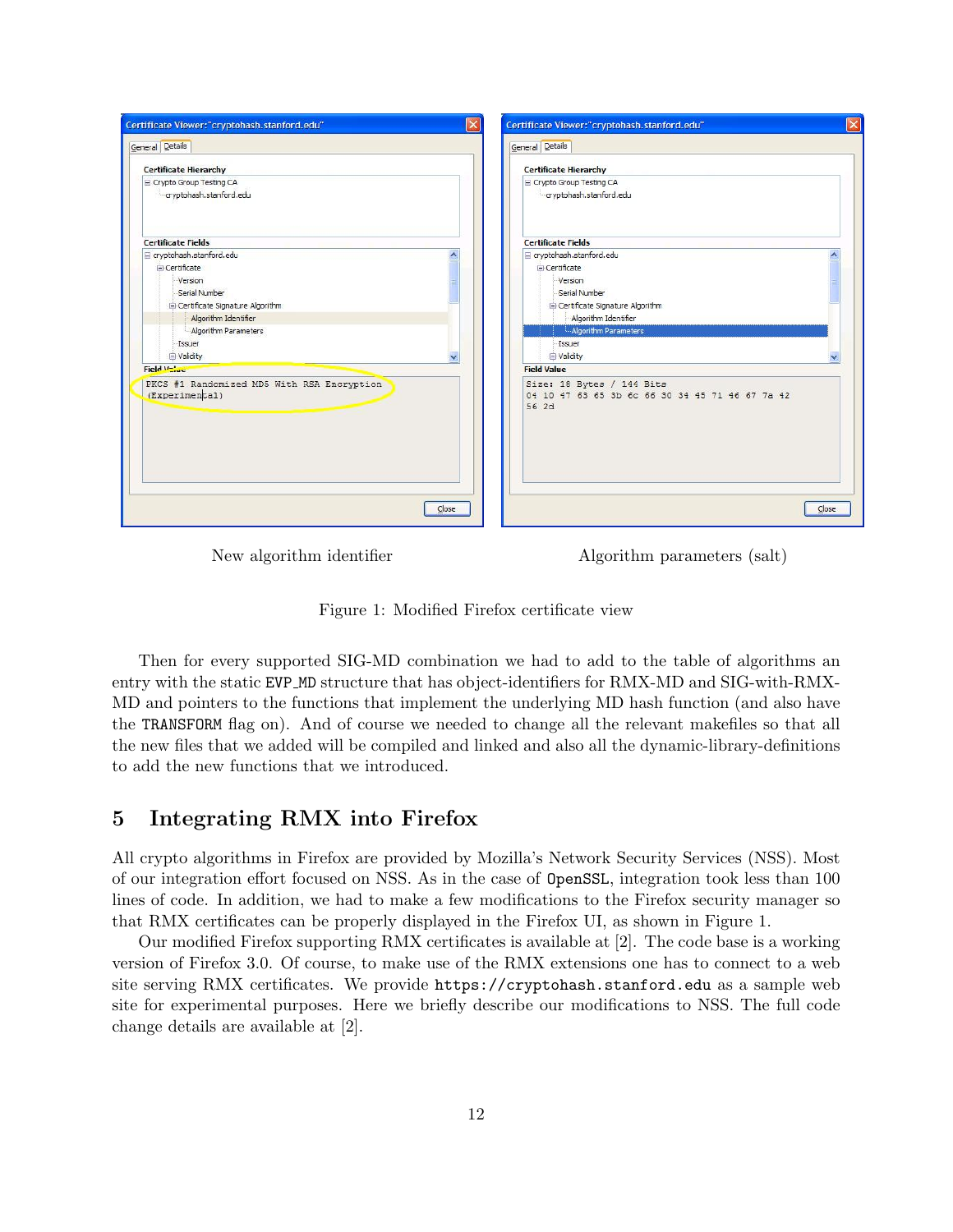Signing and verification functions. We added a new signing function that takes an additional random salt parameter and issues an RMX signature:

```
SECStatus
SEC SignDataEx(SECItem *res, unsigned char *buf, int len,
             SECKEYPrivateKey *pk, SECOidTag algid,
             SECItem *rand params)
```
An analogous verification function verifies RMX signatures. While hashing a message, NSS maintains a HashContext data structure. We added a new salt parameter to the HashContext data structure to hold the RMX salt during hash computation.

X509.v3 Certificates. We added two new algorithm identifiers for the randomized version of the hashing algorithms:

```
randomizedMD5WithRSAEncryption OBJECT IDENTIFIER ::= {
       iso(1) member-body(2) us(840) rsadsi(113549) pkcs(1)pkcs-1(1) 99 }
randomizedSHA-1WithRSAEncryption OBJECT IDENTIFIER ::= {
       iso(1) member-body(2) us(840) rsadsi(113549) pkcs(1)
       pkcs-1(1) 100 }
```
We chose to embed the random salt value as a parameter in the X509 AlgorithmIdentifier field. The right side of Figure 1 shows the value of the algorithm parameters field for an RMX certificate.

Issuing certs. We modified NSS' certutil utility so that it issues certificates signed using an RMX hash.

Server side changes. In principal, no server side changes are required. For example, our test site https://cryptohash.stanford.edu is an unmodified Apache server. The server is given a certificate file containing an RMX certificate and serves that certificate to any connecting browser. Our modified Firefox successfully establishes a TLS session with the server. The reason this works is that Apache never checks that its certificate file contains a properly signed certificate. As a result, Apache is unaware that it is serving a certificate with an RMX hash. Note that we are assuming that RMX client certificates are not used.

Nevertheless, this approach is not backwards compatible. A browser that does not support RMX certificates will fail to authenticate the server. Hence, for backwards compatibility, the server should have two certificate files — one non-RMX cert and one RMX cert. The server decides which certificate to send based on the browser's client-hello message, as discussed next.

Backwards compatibility: TLS client hello extensions. The browser must somehow signal the web server that it understands RMX hashing. The same problem comes up when deploying a new hash function — since initially few browsers support the new function, the server must somehow decide whether to send a certificate signed with the new function or with an old (and potentially insecure) function. Bellovin and Rescorla [1] analyze a number of solutions to this problem. We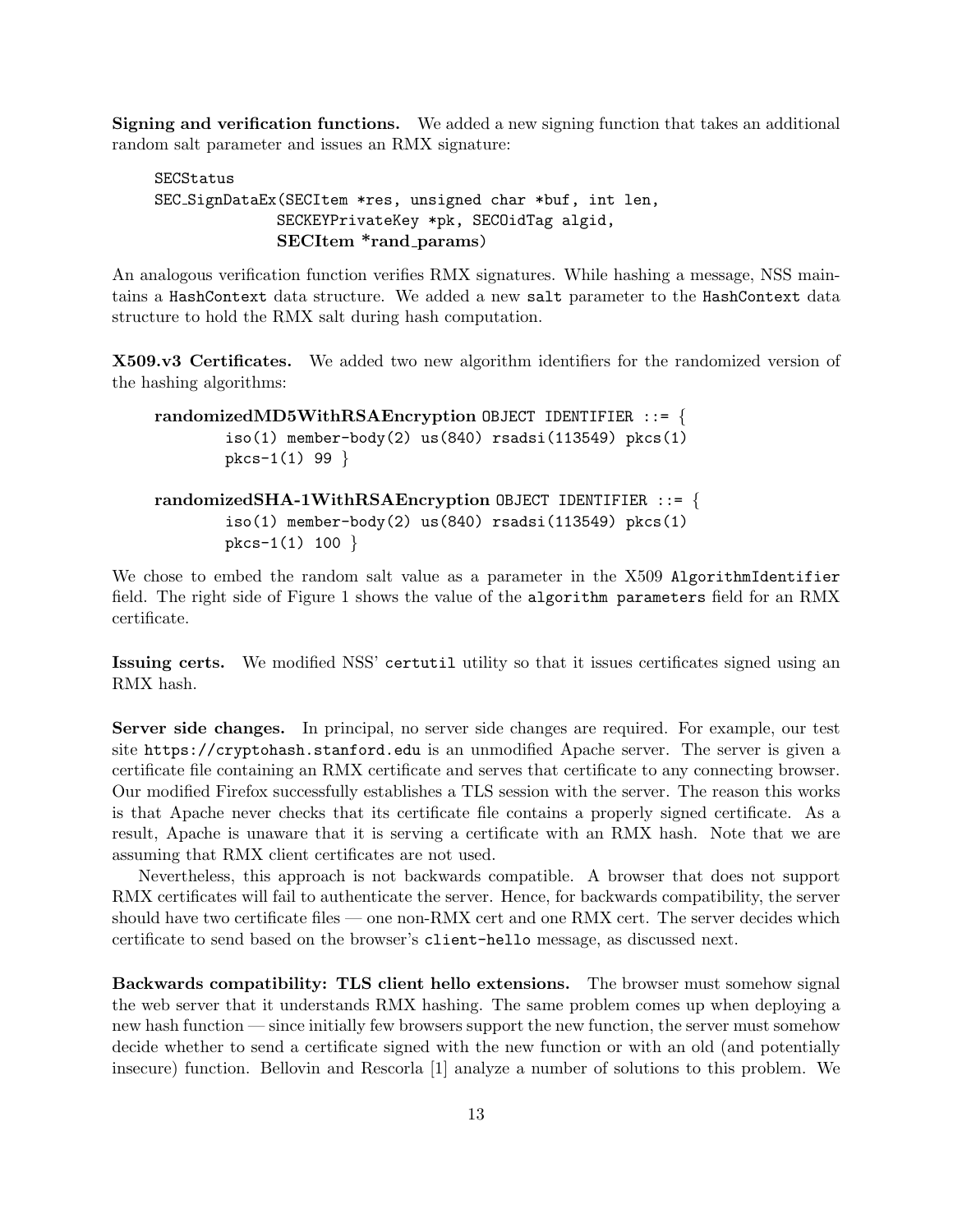implemented one of their proposals based on TLS client hello extensions. In particular, our modified Firefox signals that is accepts RMX certificates by including a specific extension in the TLS client hello message. Web servers who do not understand this extension simply ignore it. Web servers that have an RMX certificate, respond to this client hello message using their RMX certificate. We refer to [1] for a security analysis of this method, including TLS defenses against a downgrade attack.

# 6 Integrating RMX into XML signatures

Finally, we briefly report on an ongoing implementation of the RMX transform and its use for XML signatures. XML signatures already support the idea that the data can be transformed before it is signed, thus adding RMX to XML signatures is fairly simple. Roughly, one only needs to implement the RMX transform itself, and then modify the calling application as follows:

```
// Up to this point, proceed as usual carrying out standard
// transformations (e.g. envelope, canonicalize)
RMX_transform = create_transform_for_algorithm("URI-of-RMX-Transform");
salt = call_your_favorite_RNG();
RMX_transform.set_algorithm_parameter("salt", salt);
RMX_transform.set_algorithm_parameter("digest_block_size", digest_block_size);
x.addTransform(RMX_transform);
// Next, proceed as usual with the hashing and signature
```
A minor detail that needs to be resolved is how the transform gets the information about the parameters b and c of the underlying hash function (cf. Section 2). In the call above, the calling routine is supplying these parameters as additional parameters to the transform's set algorithm parameter method. An alternative is having a wrapper transformation (e.g., use "URI-of-RMX-SHA1" instead of "URI-of-RMX"). We also note that the RMX transform must be the last transform before the hash (since after XORing with the salt the data is no longer in valid XML format).

Two level XML hashing. Of particular interest in this case is the fact that XML signatures use a two-level hashing scheme: A collection of one or more items is signed by transforming and hashing each item separately, then concatenating and hashing again all the digests from the first level, and finally signing the resulting digest. Implementing RMX for the second level one needs to resolve some issues, however.

One option to implement RMX hashing for the second level is by modifying the canonicalization method: We use the fact that the concatenation of the digests is canonicalized before it is hashed again. It should therefore be possible to define a different canonicalization method that would include also the RMX transform. In reality, however, some XML Signature implementations do not provide a way to supply parameters to the canonicalization (even though the XML Signature standard is clear that they should be allowed).

A different path is instead to define XML Signature digest method and signature method algorithm providers and assign them identifying URI's and provide them with the salt value as a parameter, and this is indeed the path that was chosen in this implementation.